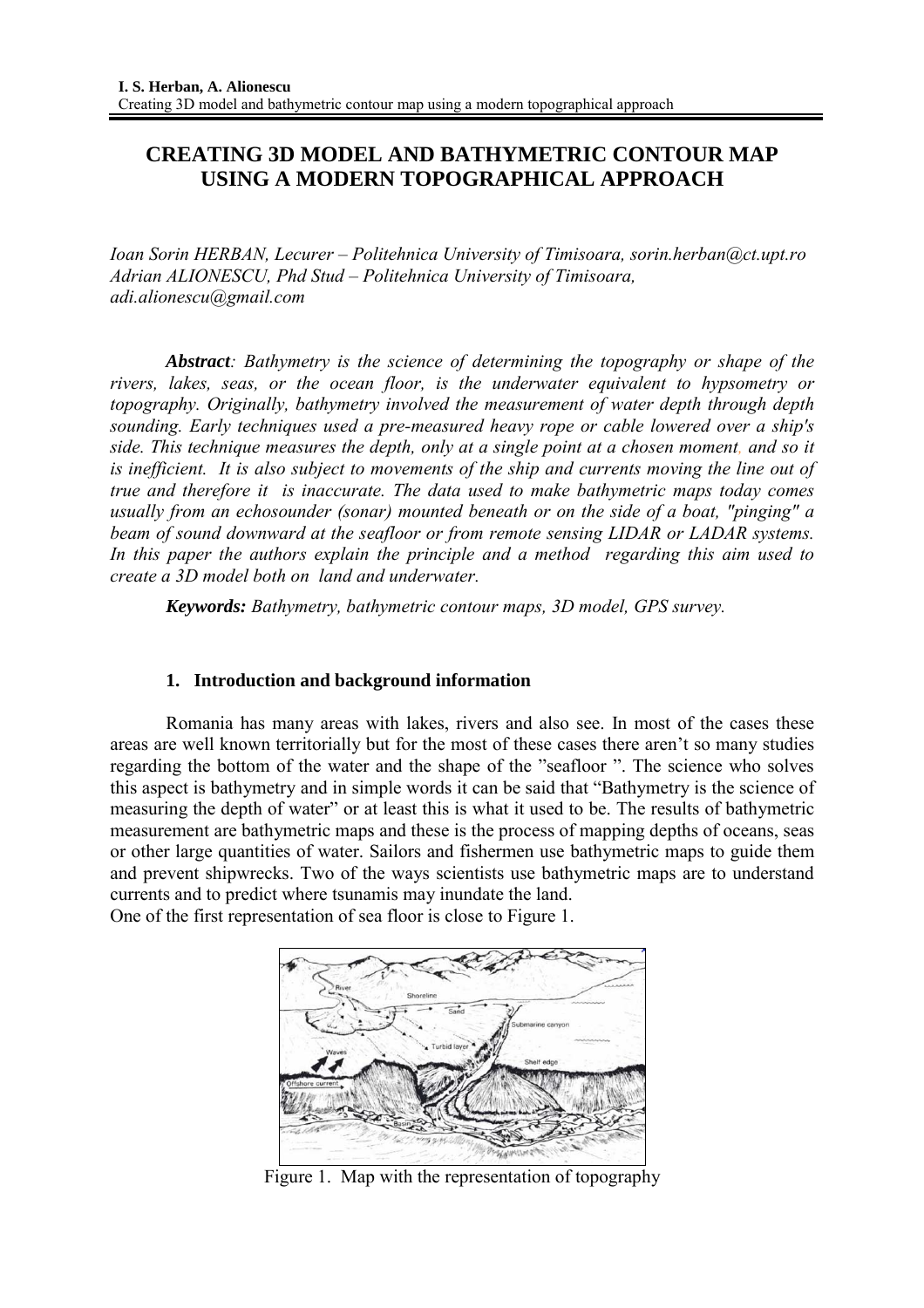Nowadays bathymetric information is of fundamental importance to coastal and marine planning and management, nautical navigation, and scientific studies of marine environments and also from economical perspective of using natural resources on the coast.

#### **2. Analysis and methods of measuring cost and lake floor**

For our study we have chosen the water storage basin called Rediu, located on the Martine ti creek, left affluent of Racilor, situated upstream from the village of Martine ti, Cluj county.



Figure 2. Storage basin Rediu

In the data aquisition process have been used more types of measurements, which had the objective, both the lake itself and the adjacent area. The terrestrial measurements have been realized with the GPS Leica GPS900 CS through the procedure RTK radio. After having preliminarily determined the most favorable time frame for realizing the measurement using the Leica Geo Office software, it has been stopped using a stable GPS in a point of known coordinates and by using a mobile GPS has been measured the detail point to obtain the map scale table. The bathymetrical measurements have been done using a motor boat, having installed a Garmin GPS map 178c Sounder sonar on it, to which GPS technology is also adapted. This sonar offers the possibility to the user to measure in real time through the correlation of data provided by the two components. Data is being collected in different systems of reference, meaning that depth is also associated to a GPS point with determined coordinates. The device can be configured differently depending on the provided density of the points. For this paper I have set the sonar to make a determination at every 3 seconds. Since the effective reading data time is less than one second, the constant speed of movement of the craft is of approximately 10 km/h.

The data provided by the GPS component of the system can be also used for the navigation of the craft. The navigator has the possibility to define before starting the measurements the so called drilling lines, that can allow the realization of a uniform points network. If this option is not used, cardinal points or other steady points from the area should maintain a navigation course, which should ensure the coverage of all studied areas. The positioning of the boat is made in the Stereografic 1970 system with an incorporated GPS system and it can use up to 12 satellites simultaneously, for a better accuracy. The accuracy of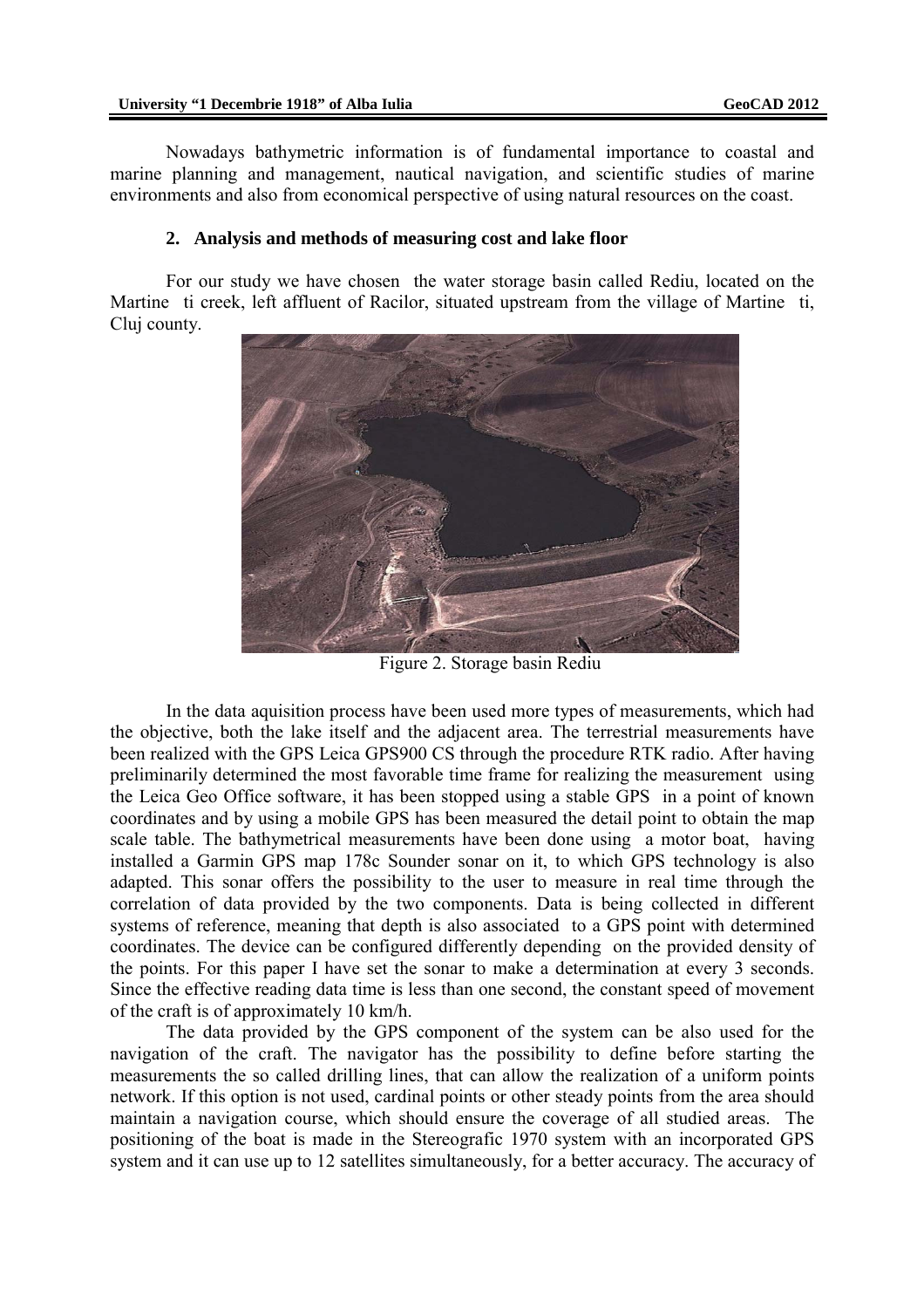the sonar is influenced by the depth of the water, which in our case is of maximum 10 meters and this is how we have achieved an accuracy of 0,1-0,2m.



Figure 3.The path of the craft

# **3. The realization of the digital model and the interpretation of the results**

After the completion of the data acquisition process follows the processing stage. It is a stage, in which the operator has the possibility to check, if errors have occured in the measurement stage.

Taking into consideration that so many measurements have been made, both terrestrial and bathymetric, their initial processing, which consisted in obtaining the coordinate inventory of the measured points, has been done with different programs. With the Leica Geo Office Combined software have been downloaded the data taken over by the Leica GPS900 CS , while the bathymetrical measurements have been processed by using the Map Source software. It has been obtained a set of points of the coordinates E,N,H , located in the same Stereographic 1970 projection system, which was the basis of the entire realization process of the digital model.

Such a set of data can be exported in different CAD or GIS programs, like MAP SOURCE, MAP INFO, SURFER 8, AUTOCAD, etc.

In the present case, the decision of using the SURFER 8 software has been made, because it allows the realization of complete reports and it offers the possibility to control the calculation parameters.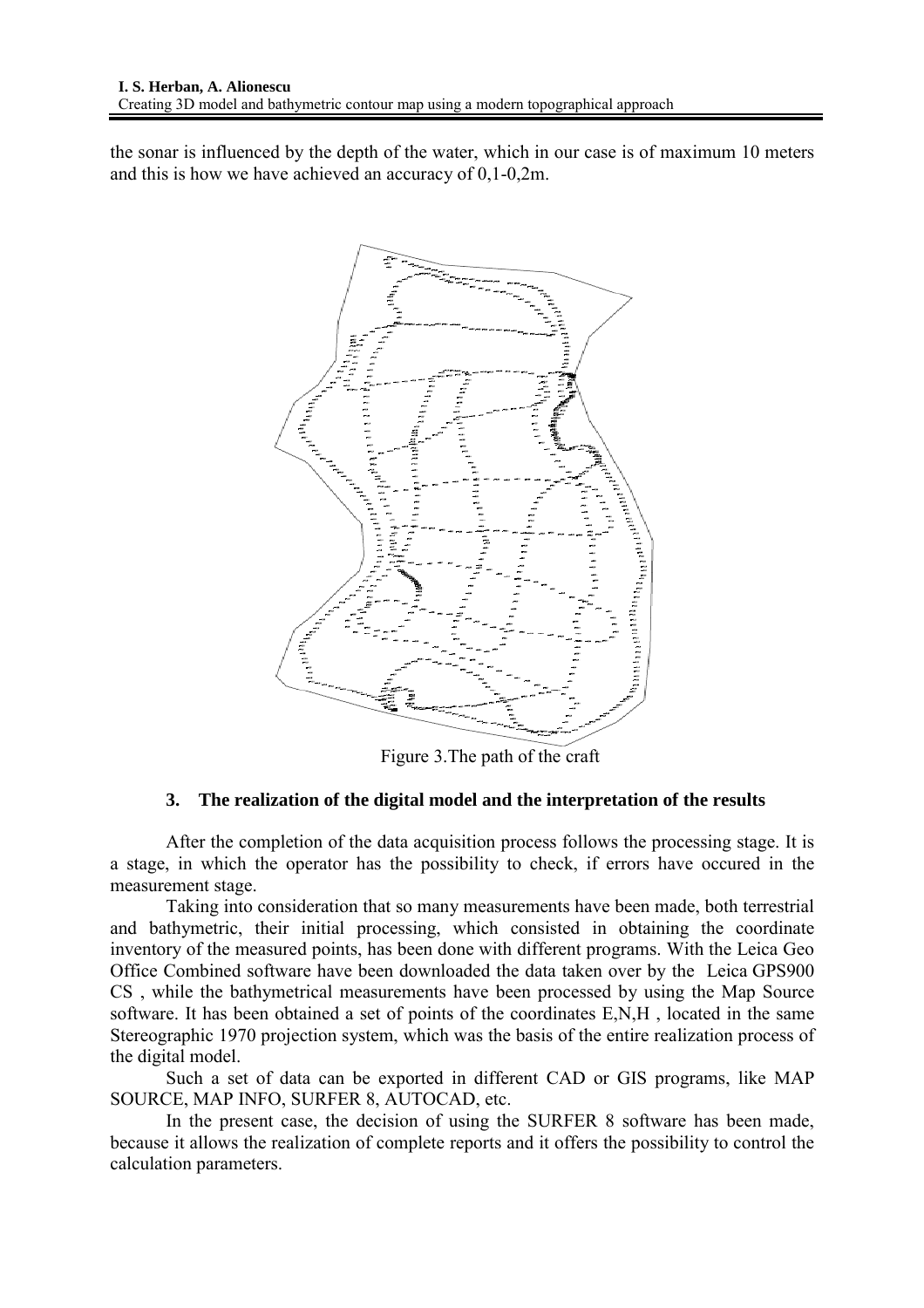The plans with level curves generated by Surfer can be customized as required, by changing the intervals, the thickness, the coloring and the labeling of the level curves. The surfaces can be colored according to the level, after a scale of colours or striped, in order to create plans prepared for printing and publishing. The labeling of curves is done at ranges given by the user or through positioning along the curve.



Figure 4. The 3D model – superposing the maps

By superposing the maps, these can be aligned in horizontal direction. The role of superposing is the alignment of the maps, which are in similar coordinate systems. The command allows the display of two or more separate maps in vertical direction, but at the same time they keep their horizontal alignment relatively. After generating the 3D model we can obtain any desired vertical profile by intersecting it with a plan in that position. This doesn't require the alignment of the measured points in profiles, while by interpolation the level is automatically determined in the desired position. In order to determine the volume of water from the storage, the exact knowing of its bottom is necessary. The wave emitted by a sonar has the capacity to detect what type of surface is found on the lake floor and so the extent of silting could be determined.

The proposed measurement method allows obtaining a relatively large number of points of the border of the lake basin with a relatively low economic effort.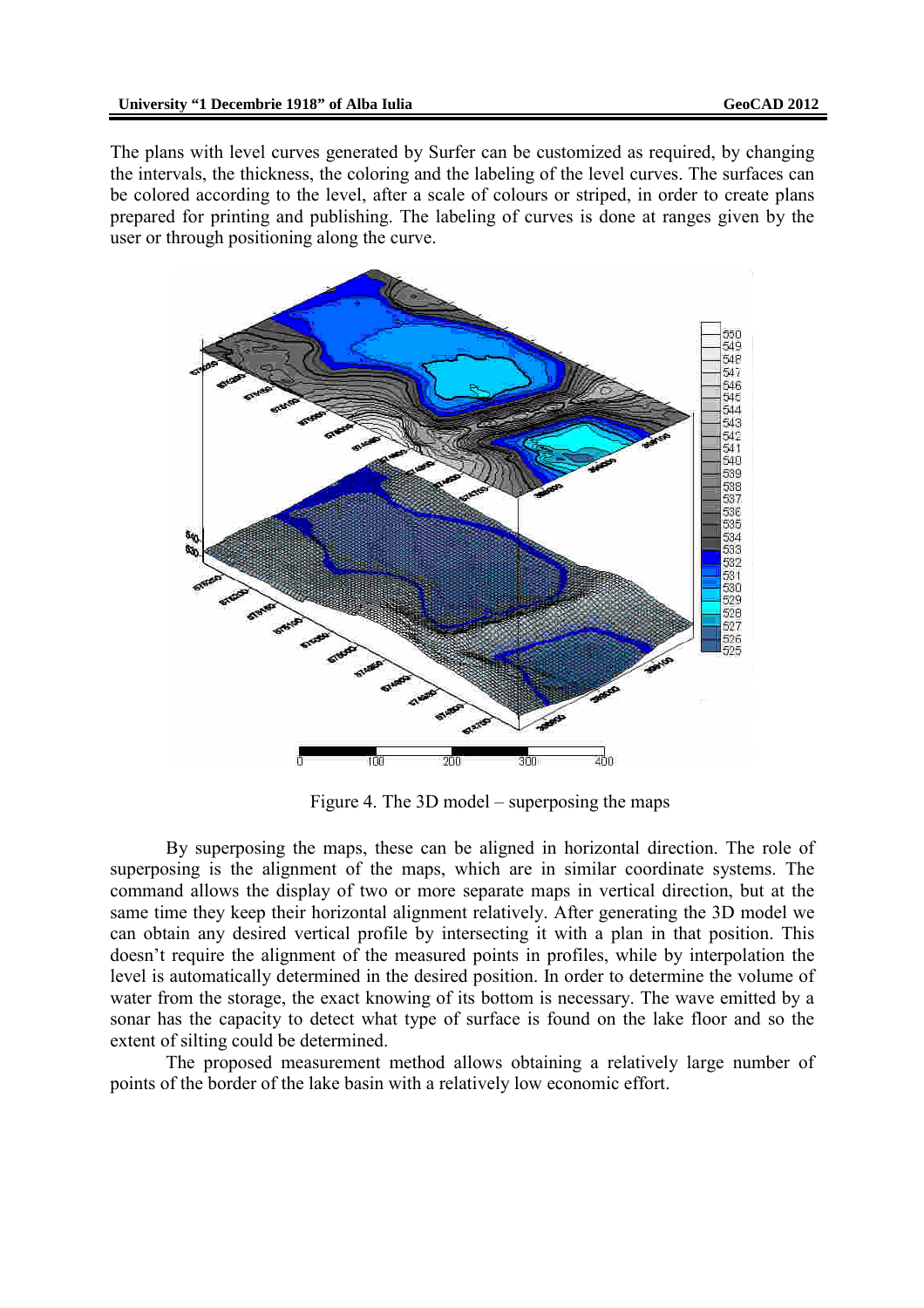

Figure 5. Sectional area

### **4. Conclusions**

Creating a 3D model using the bathymetrical measurements is being done by considering the accuracy of the required data. This can be obtained mainly by using equipment according to the technical specifications, which accompany the device. Therefore it is very important to synchronize and correlate the determination of the position provided by the positioning system with the depth value. Considering that we have set the sonar to record at every 3 seconds in areas, in which the speed of the craft was lower than 10 km/h, the density of the points increased.

The measurements of water depth were corelated with land measurements and the 3D model was created both for the land area and underwater and thus we can say that representation of the model is complete.

The main purpose of this paper was to determine the water volume. Because measurements have been also carried out in the adjacent area of the lake, the water volume could be calculated according to different levels, at which water has been found in the dam. Many situations could be anticipated, because the created 3d model can be intersected with the same number of horizontal sections, that could represent the water level in certain situations.

The reflection of sound signals from the bottom can help us to determine the degree of clogging. With bathymetric measurements can be monitoring this degree.

# **5. References**

- *1. Figure 1 representation of depth floor*: *http://www.scrigroup.com/geografie/RELIEFUL-FUNDULUI-OCEANIC72994.php*
- *2. Brian K. Walker Benthic Habitat Mapping of Miami-Dade County: Visual Interpretation of LADS Bathymetry and Aerial Photography http://www.floridadep.org/coastal/ programs /coral/reports/LBSP/LBSP\_08\_Miami\_Dade\_Mapping.pdf*